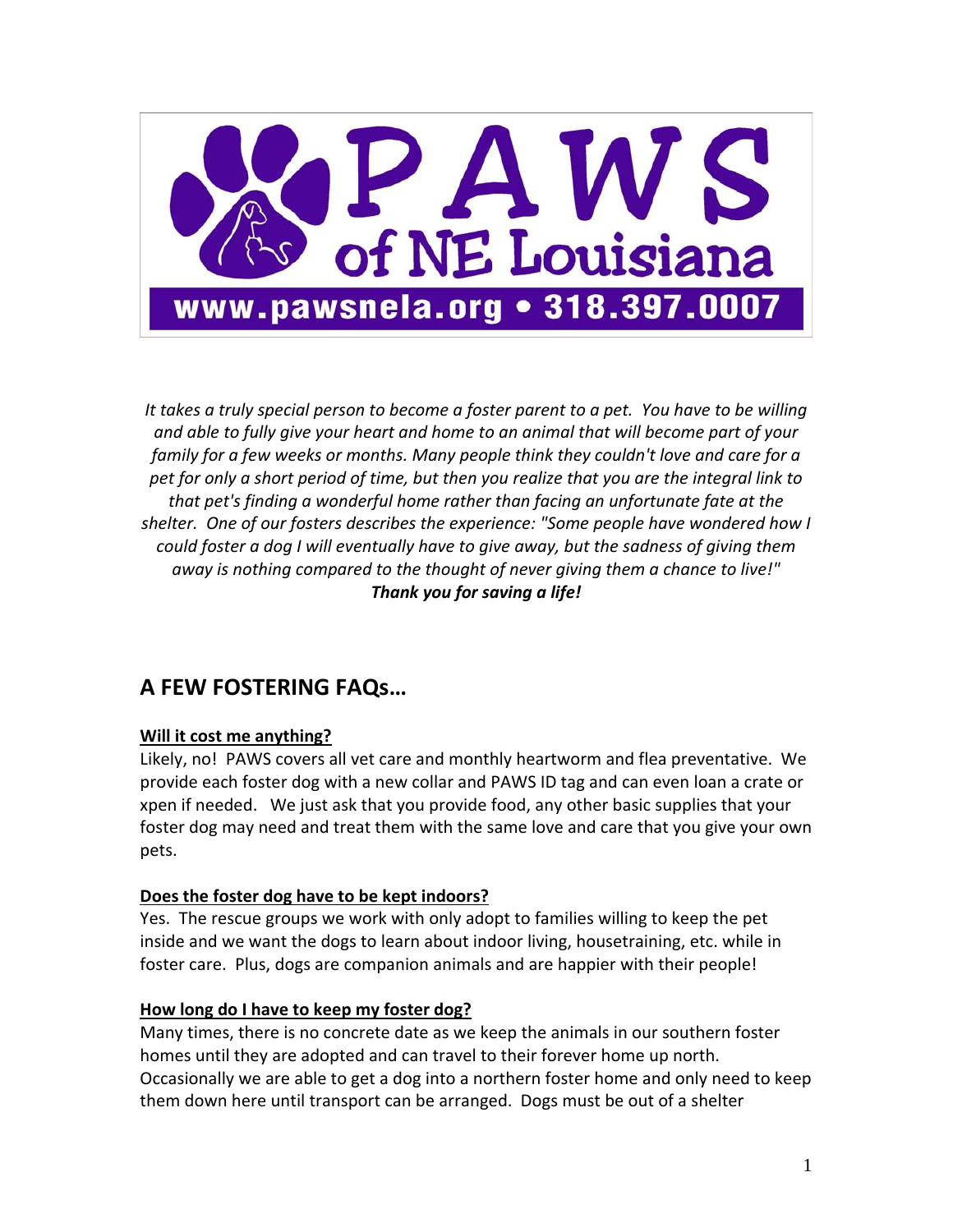environment for a minimum of 3 weeks before they can be transported. Our average foster time is 8 weeks.

## **Will I be able to keep in touch with my foster dog after he/she is adopted?**

Yes, of course! We couldn't do this without our amazing foster families and we never forget your generosity in opening your heart and your home to a shelter dog in need. We check in periodically with the adopters and share these updates. Facebook has also proved to be a great tool to help connect adopters and fosters.

## **What types of animals need fostering?**

We primarily rescue dogs from the Ouachita Parish Animal Shelter in West Monroe, LA but are occasionally able to help a shelter cat, horse, donkey or goat in need. Labrador retrievers are very prevalent at our area shelter and once pulled via PAWS, we work with a great Lab Rescue up north to find them loving homes. We have contacts with other purebred rescues throughout the country. We also work with several all breed rescue groups in the Northeast and try to help a variety of adorable mutts in all shapes, sizes, colors and ages.

# **GUIDELINES REGARDING…**

## **Daily Care**

The foster home will provide the rescued animal with sufficient food, water, exercise, socialization, and care for any foster dog as if it were their own. On occasion PAWS is able to provide dog food. The foster home will help the animal adapt to their new temporary home. This will include crate training and house training in most instances. The rescue groups we work with only adopts to families willing to keep the pet indoors, so we want the dogs to be comfortable inside and familiar with house training, etc. We truly believe that pets are happier indoors with their people.

Any tricks (sit, down, stay, shake, etc) that you can teach your foster dog will definitely make them more adoptable! Please email photos and/or video to the Rescue Coordinator if possible. Good photos of pets in a home environment and details about their personality help us keep their online profile updated and allows us to match them with a perfect forever home!

Please be patient as your foster dog learns how to be a loved and spoiled furry family member! Contact the PAWS Rescue Coordinator with any questions or concerns about their behavior. We are happy to offer advice and can call in a professional trainer if needed.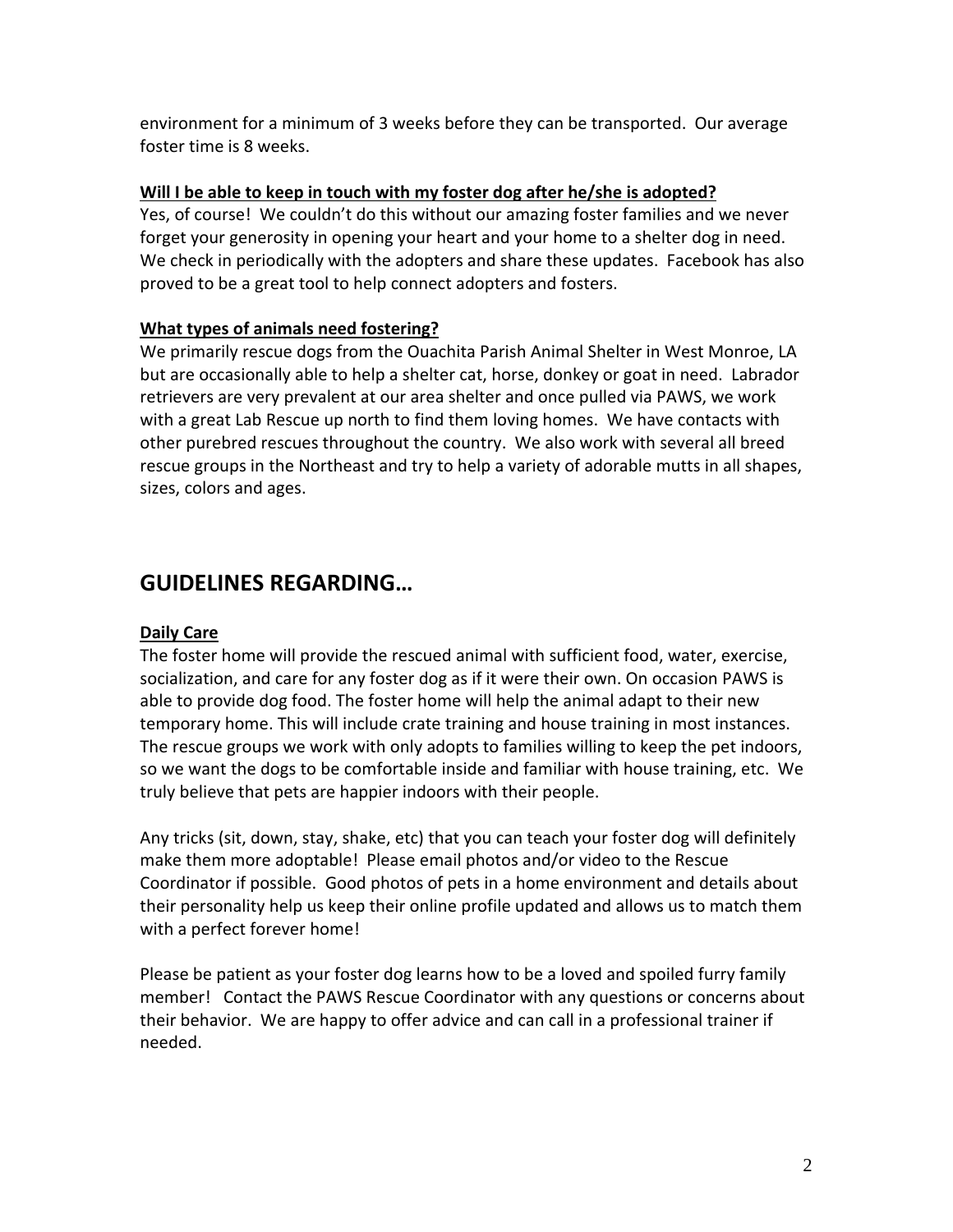### **Housing**

Foster animals must be housed indoors. When not indoors, the foster animal must be safely confined in a securely fenced yard or walked on a leash. At no time should the animal be allowed off leash outside of a fenced area. The foster animal must wear a collar with a PAWS ID tag at all times. Please let the Rescue Coordinator know ASAP if your foster dog has lost or damaged their PAWS collar/identification tag.

When a foster animal must be left alone in the house, he or she should be confined in a crate of adequate size. This will keep your foster dog safe and protect your home from any undesirable behavior such as chewing or potty accidents. It is also recommended that the animal be kept in a crate at night. Some animals are not acclimated to a crate but will adjust if given a few days. We can provide a crate and tips on crate training if needed.

## **Protocol with Children**

- Introduce your new foster dog to children with caution as we often do not know the dog's experience with kids. Start slowly and have your child be still and quiet as the dog becomes acquainted to them.
- Be cautious and observant of any guarding behaviors of the foster dog's treats, toys or food with the children in the household.
- Children under the age of 15 should not walk the dog unless supervised by an adult.
- With small children, there is always a risk of being accidentally knocked over, scratched or bitten. Monitor all interaction closely.

## **Multiple Pet Households**

- When bringing a foster animal to your home, introduce them to your pet(s) slowly and with lots of praise and reassurance. Meeting on neutral ground or even in the front yard often helps.
- Do not feed the dogs in the same room and be wary of leaving toys and treats lying around the house. If your own pets are protective of their things, this can be an accident waiting to happen.
- Use caution when introducing a foster dog to your cat and do the introduction slowly over a week or two, keeping the dog on a leash when the cat is near.

### **Veterinary Care**

In most instances you will pick your new foster dog up directly from the vet. Upon pulling a dog from the Ouachita Parish Animal Shelter, we take them directly to be spayed or neutered, fully vaccinated and tested for intestinal worms and heartworm. The Rescue Coordinator will let you know when and where to pick the dog up. Your